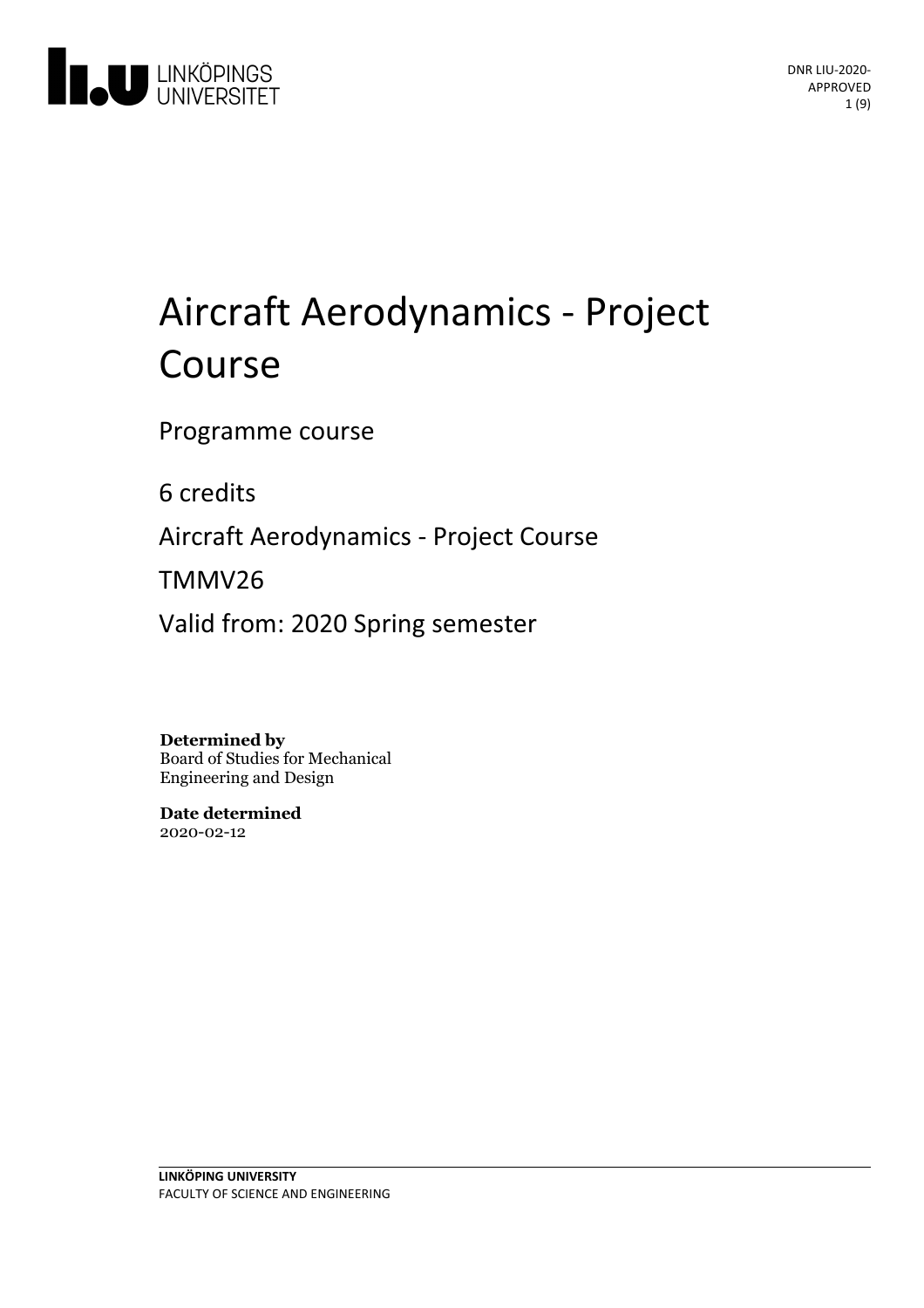# Main field of study

Aeronautical Engineering, Mechanical Engineering

Course level

Second cycle

### Advancement level

A1X

## Course offered for

- Mechanical Engineering, M Sc in Engineering
- Master's Programme in Aeronautical Engineering

### Entry requirements

This course concludes a master profile for the M and AER program and it is required that the student has already passed the preparatory profile courses. Prior to the start of the course, the examiner/director of studies will verify that participating students have sufficient knowledge, see information under

Prerequisites.<br> Note: Admission requirements for non-programme students usually also include admission requirements for the programme and threshold requirements for progression within the programme, or corresponding.

# **Prerequisites**

Aerodynamics basic and advanced courses, Computational fluid dynamics basic and advanced, Engineering Systems Design, Aircraft conceptual design, Prototype Realization - project course.

## Intended learning outcomes

The aim of the course is to developing skills for making an integrated aerodynamic analysis of an aircraft concept. After completing the course the students will

- be able to transform a conceptual design into a model for an aerodynamic analysis, and for design refinement.<br>• have knowledge about using CFD tools for aerodynamics.<br>• be able to define design cases for aerodynamic analysis.<br>• be able to analyze and present the results from the analysis in a s
- 
- 
- way
- have skills to plan and conduct the work efficiently.

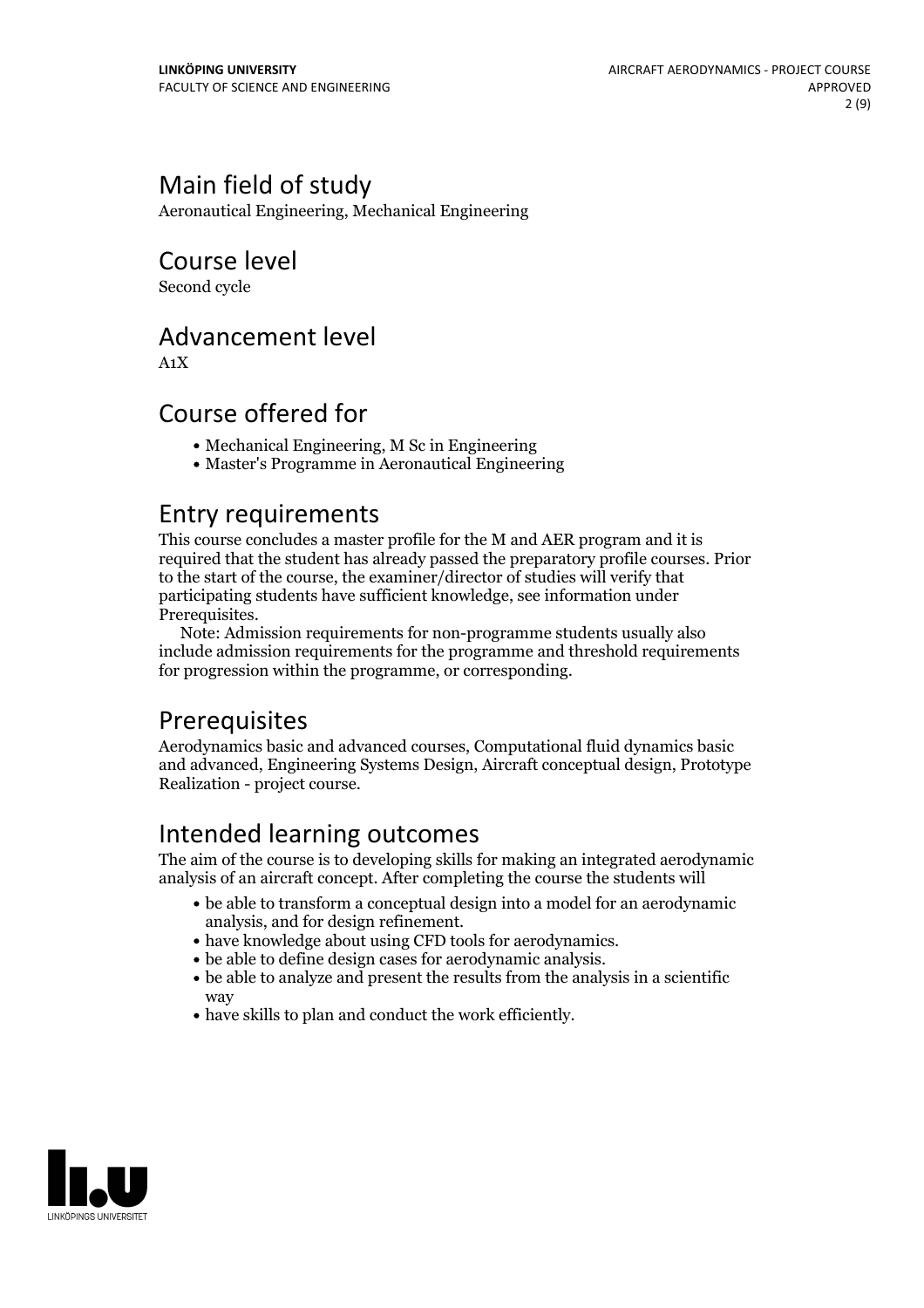### Course content

Theory and methodology from previous courses are used to conduct an aerodynamic analysis of <sup>a</sup> concept. Improvements are evaluated and proposed. Planning and time management in order to deliver results on time.

# Teaching and working methods

The course is carried out as a project with regular meetings. In addition there can be lectures in project specific technology when needed. The result from the project is a design of product presented orally and in a written report.

### Examination

PRA1 Project work 6 credits U, G

Grades

Two-grade scale, U, G

# Course literature

Material from previous courses.

# Other information

### **About teaching and examination language**

The teaching language is presented in the Overview tab for each course. The examination language relates to the teaching language as follows:

- If teaching language is Swedish, the course as a whole or in large parts, is taught in Swedish. Please note that although teaching language is Swedish, parts of the course could be given in English. Examination language is
- Swedish.<br>• If teaching language is Swedish/English, the course as a whole will be taught in English if students without prior knowledge of the Swedish language participate. Examination language is Swedish or English
- $\bullet$  If teaching language is English, the course as a whole is taught in English. Examination language is English.

#### **Other**

The course is conducted in a manner where both men's and women's

The planning and implementation of a course should correspond to the course syllabus. The course evaluation should therefore be conducted with the course syllabus as a starting point.

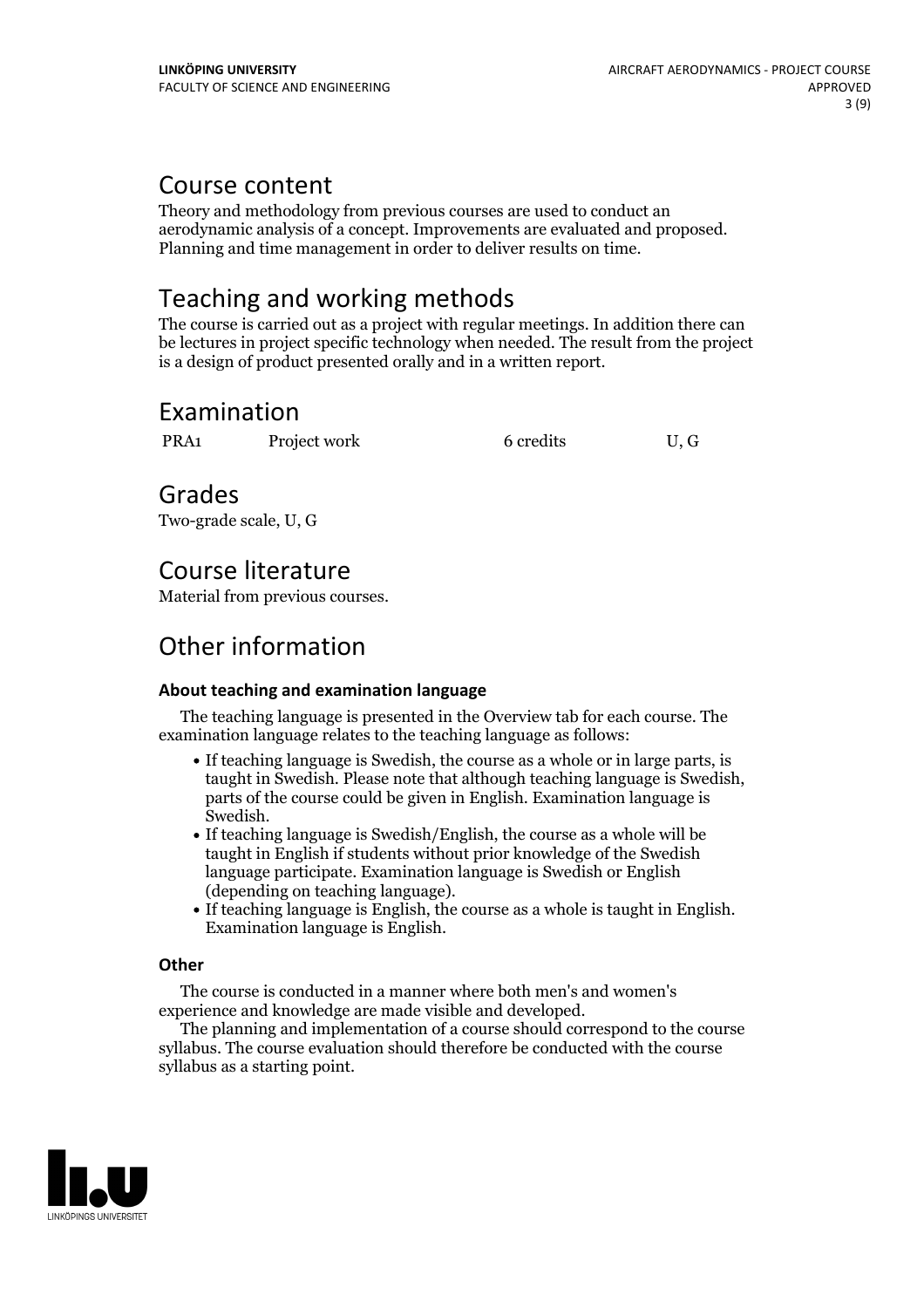### Department

Institutionen för ekonomisk och industriell utveckling

### Director of Studies or equivalent Roland Gårdhagen

# Examiner

Roland Gårdhagen

# Course website and other links

# Education components

Preliminary scheduled hours: 48 h Recommended self-study hours: 112 h

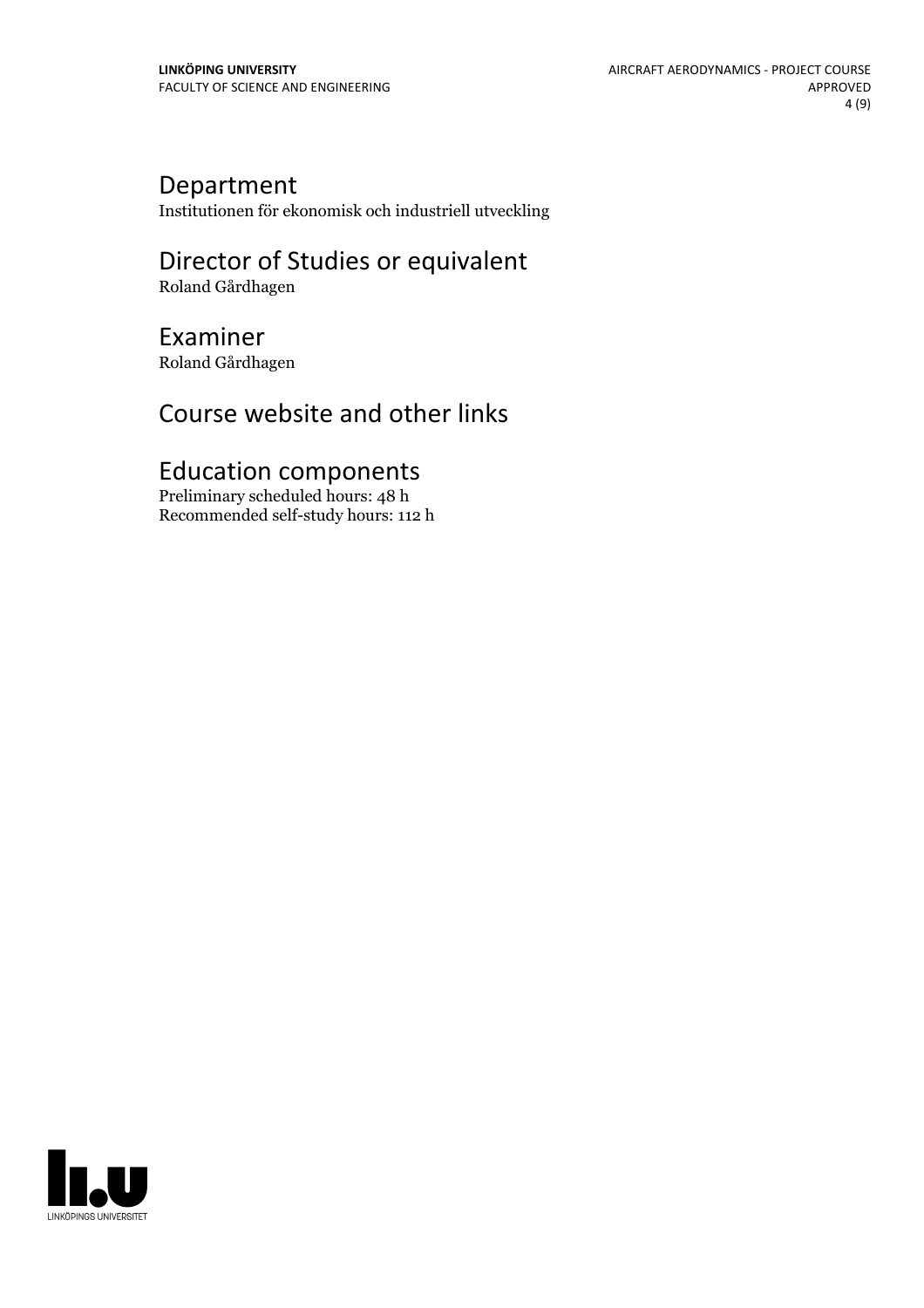# **Common rules**

#### **Course syllabus**

A syllabus must be established for each course. The syllabus specifies the aim and contents of the course, and the prior knowledge that a student must have in order to be able to benefit from the course.

### **Timetabling**

Courses are timetabled after a decision has been made for this course concerning its assignment to a timetable module.

#### **Interrupting a course**

The vice-chancellor's decision concerning regulations for registration, deregistration and reporting results (Dnr LiU-2015-01241) states that interruptions in study are to be recorded in Ladok. Thus, all students who do not participate in a course for which they have registered must record the interruption, such that the registration on the course can be removed. Deregistration from <sup>a</sup> course is carried outusing <sup>a</sup> web-based form: https://www.lith.liu.se/for-studenter/kurskomplettering?l=en.

### **Cancelled courses**

Courses with few participants (fewer than 10) may be cancelled or organised in a manner that differs from that stated in the course syllabus. The Dean is to deliberate and decide whether a course is to be cancelled or changed from the course syllabus.

### **Guidelines relatingto examinations and examiners**

For details, see Guidelines for education and examination for first-cycle and second-cycle education at Linköping University, http://styrdokument.liu.se/Regelsamling/VisaBeslut/917592.

An examiner must be employed as a teacher at LiU according to the LiU Regulations for Appointments

(https://styrdokument.liu.se/Regelsamling/VisaBeslut/622784). For courses in second-cycle, the following teachers can be appointed as examiner: Professor (including Adjunct and Visiting Professor), Associate Professor (including Adjunct), Senior Lecturer (including Adjunct and Visiting Senior Lecturer), Research Fellow, or Postdoc. For courses in first-cycle, Assistant Lecturer (including Adjunct and Visiting Assistant Lecturer) can also be appointed as examiner in addition to those listed for second-cycle courses. In exceptional cases, a Part-time Lecturer can also be appointed as an examiner at both first- and second cycle, see Delegation of authority for the Board of Faculty of Science and Engineering.

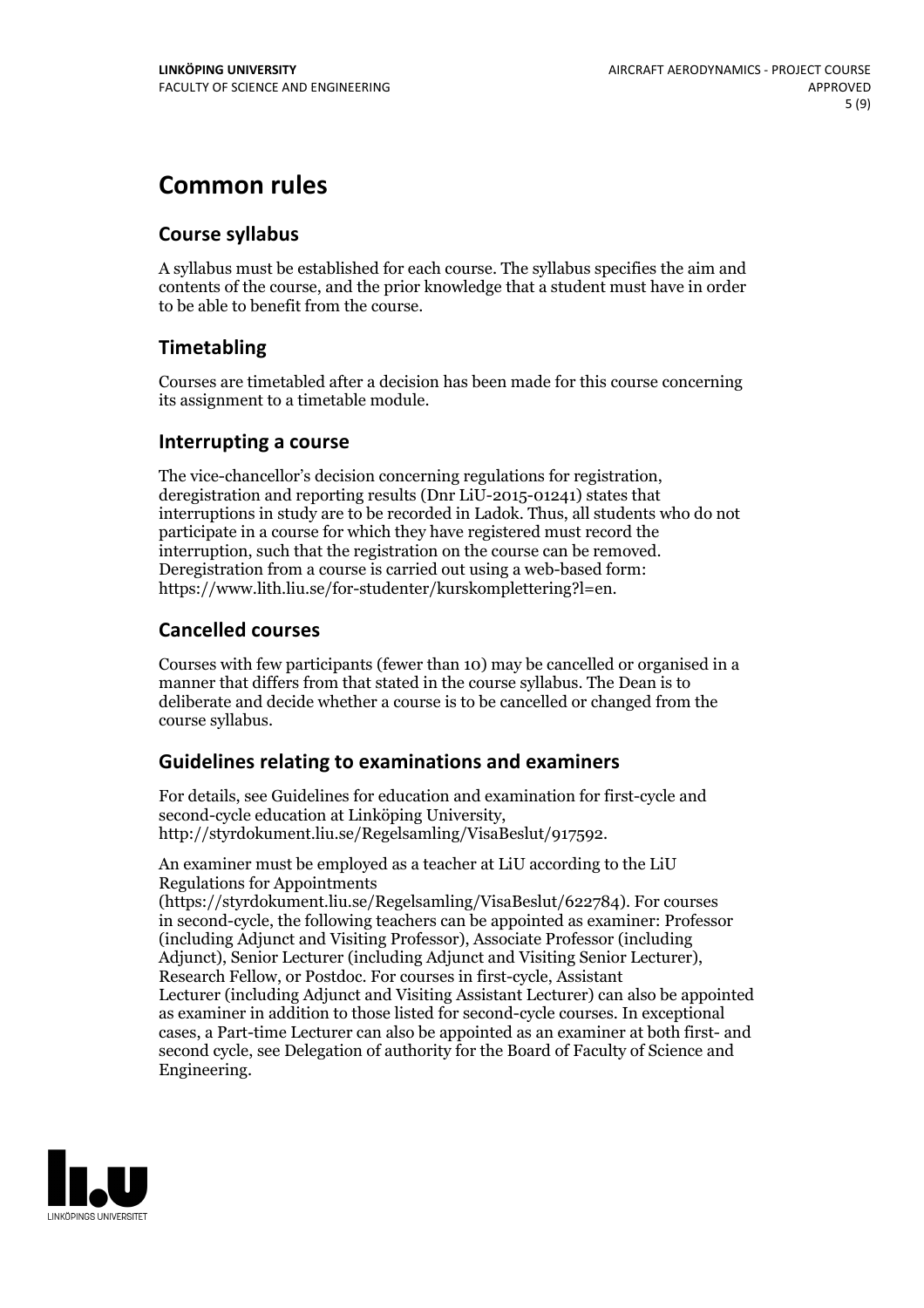#### **Forms of examination**

#### **Examination**

Written and oral examinations are held at least three times a year: once immediately after the end of the course, once in August, and once (usually) in one of the re-examination periods. Examinations held at other times are to follow a decision of the board of studies.

Principles for examination scheduling for courses that follow the study periods:

- courses given in VT1 are examined for the first time in March, with re-examination in June and August
- courses given in VT2 are examined for the first time in May, with re-examination in August and October
- courses given in HT1 are examined for the first time in October, with re-examination in January and August
- courses given in HT2 are examined for the first time in January, with re-examination in March and in August.

The examination schedule is based on the structure of timetable modules, but there may be deviations from this, mainly in the case of courses that are studied and examined for several programmes and in lower grades (i.e. 1 and 2).

Examinations for courses that the board of studies has decided are to be held in alternate years are held three times during the school year in which the course is given according to the principles stated above.

Examinations for courses that are cancelled orrescheduled such that they are not given in one or several years are held three times during the year that immediately follows the course, with examination scheduling that corresponds to the scheduling that was in force before the course was cancelled or rescheduled.

When a course is given for the last time, the regular examination and two re-<br>examinations will be offered. Thereafter, examinations are phased out by offering three examinations during the following academic year at the same times as the examinations in any substitute course. If there is no substitute course, three examinations will be offered during re-examination periods during the following academic year. Other examination times are decided by the board of studies. In all cases above, the examination is also offered one more time during the academic year after the following, unless the board of studies decides otherwise.

If a course is given during several periods of the year (for programmes, or on different occasions for different programmes) the board or boards of studies determine together the scheduling and frequency of re-examination occasions.

#### **Registration for examination**

In order to take an examination, a student must register in advance at the Student Portal during the registration period, which opens 30 days before the date of the examination and closes 10 days before it. Candidates are informed of the location of the examination by email, four days in advance. Students who have not

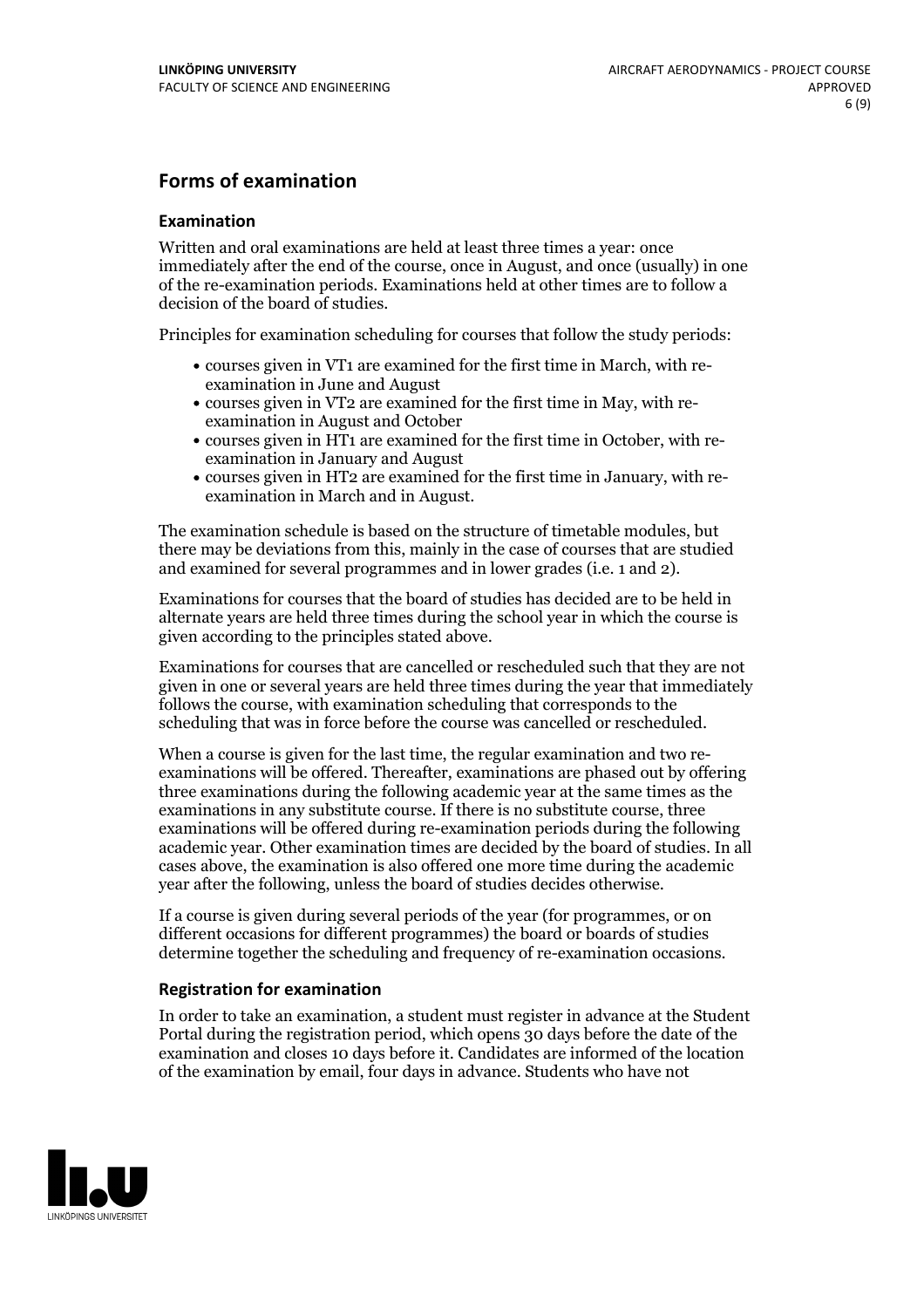registered for an examination run the risk of being refused admittance to the examination, if space is not available.

Symbols used in the examination registration system:

\*\* denotes that the examination is being given for the penultimate time.

\* denotes that the examination is being given for the last time.

#### **Code of conduct for students during examinations**

Details are given in a decision in the university's rule book: http://styrdokument.liu.se/Regelsamling/VisaBeslut/622682.

#### **Retakes for higher grade**

Students at the Institute of Technology at LiU have the right to retake written examinations and computer-based examinations in an attempt to achieve a higher grade. This is valid for all examination components with code "TEN" and "DAT". The same right may not be exercised for other examination components, unless otherwise specified in the course syllabus.

A retake is not possible on courses that are included in an issued degree diploma.

#### **Retakes of other forms of examination**

Regulations concerning retakes of other forms of examination than written examinations and computer-based examinations are given in the LiU guidelines

http://styrdokument.liu.se/Regelsamling/VisaBeslut/917592.

#### **Plagiarism**

For examinations that involve the writing of reports, in cases in which it can be assumed that the student has had access to other sources (such as during project work, writing essays, etc.), the material submitted must be prepared in accordance with principles for acceptable practice when referring to sources (references or quotations for which the source is specified) when the text, images, ideas, data,  $\vec{e}$  etc. of other people are used. It is also to be made clear whether the author has reused his or her own text, images, ideas, data, etc. from previous examinations, such as degree projects, project reports, etc. (this is sometimes known as "self- plagiarism").

A failure to specify such sources may be regarded as attempted deception during examination.

#### **Attempts to cheat**

In the event of <sup>a</sup> suspected attempt by <sup>a</sup> student to cheat during an examination, or when study performance is to be assessed as specified in Chapter <sup>10</sup> of the Higher Education Ordinance, the examiner is to report this to the disciplinary board of the university. Possible consequences for the student are suspension from study and a formal warning. More information is available at https://www.student.liu.se/studenttjanster/lagar-regler-rattigheter?l=en.

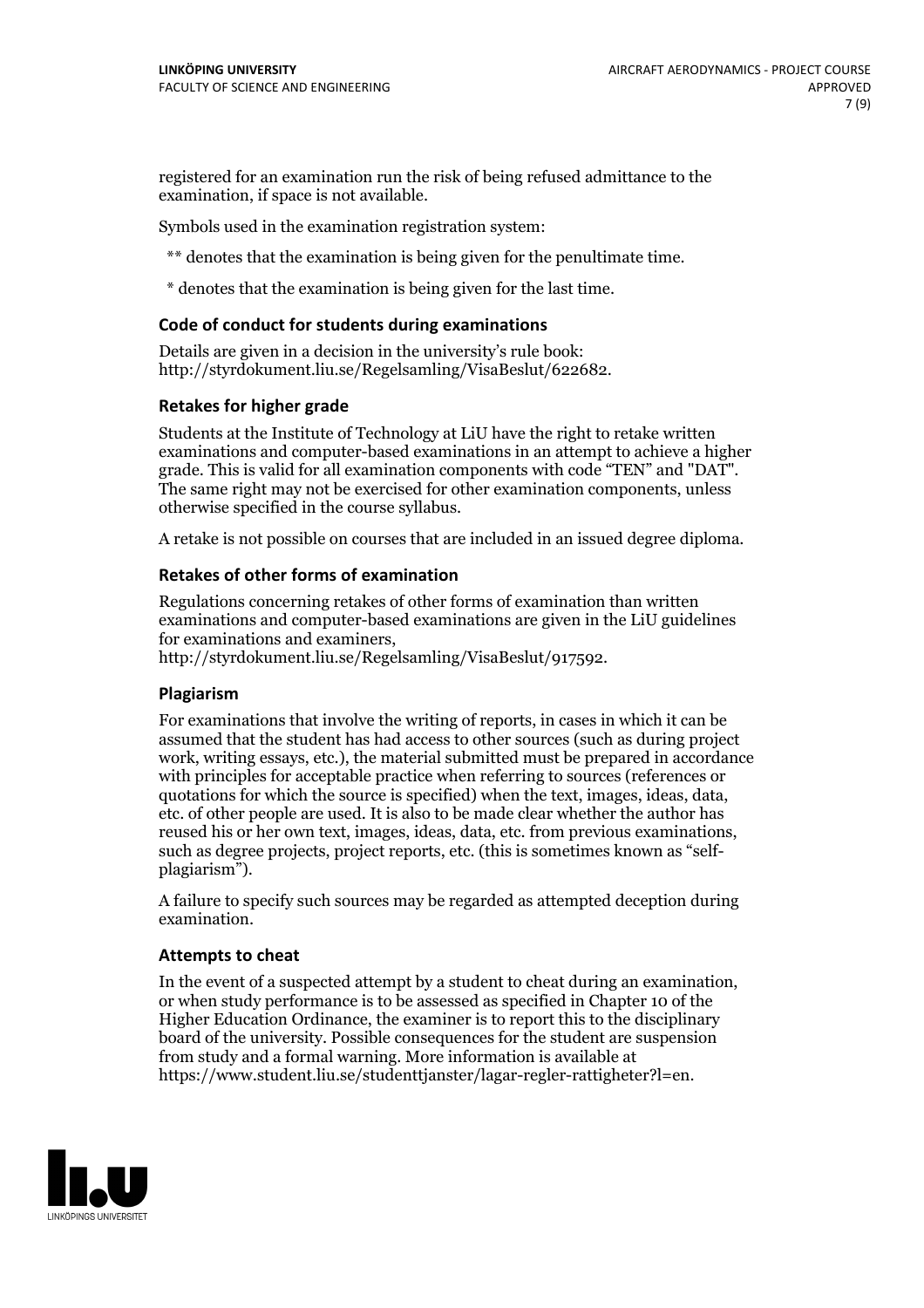#### **Grades**

The grades that are preferably to be used are Fail (U), Pass (3), Pass not without distinction  $(4)$  and Pass with distinction  $(5)$ .

- 1. Grades U, 3, 4, 5 are to be awarded for courses that have written
- examinations. 2. Grades Fail (U) and Pass (G) may be awarded for courses with <sup>a</sup> large degree of practical components such as laboratory work, project work and group work. 3. Grades Fail (U) and Pass (G) are to be used for degree projects and other
- independent work.

#### **Examination components**

- 
- 1. Grades U, 3, 4, <sup>5</sup> are to be awarded for written examinations (TEN). 2. Examination components for which the grades Fail (U) and Pass (G) may be awarded are laboratory work (LAB), project work (PRA), preparatory written examination (KTR), oral examination (MUN), computer-based
- examination (DAT), home assignment (HEM), and assignment (UPG). 3. Students receive grades either Fail (U) or Pass (G) for other examination components in which the examination criteria are satisfied principally through active attendance such as other examination (ANN), tutorial group
- (BAS) or examination item (MOM). 4. Grades Fail (U) and Pass (G) are to be used for the examination components Opposition (OPPO) and Attendance at thesis presentation (AUSK) (i.e. part of the degree project).

For mandatory components, the following applies: If special circumstances prevail, and if it is possible with consideration of the nature of the compulsory component, the examiner may decide to replace the compulsory component with another equivalent component. (In accordance with the LiU Guidelines for education and examination for first-cycle and second-cycle education at Linköping University, http://styrdokument.liu.se/Regelsamling/VisaBeslut/917592).

For written examinations, the following applies: If the LiU coordinator for students with disabilities has granted a student the right to an adapted examination for a written examination in an examination hall, the student has the right to it. If the coordinator has instead recommended for the student an adapted examination or alternative form of examination, the examiner may grant this if the examiner assesses that it is possible, based on consideration of the course objectives. (In accordance with the LiU Guidelines for education and examination for first-cycle and second-cycle education at Linköping University, http://styrdokument.liu.se/Regelsamling/VisaBeslut/917592).

The examination results for a student are reported at the relevant department.

### **Regulations (applyto LiU in its entirety)**

The university is a government agency whose operations are regulated by